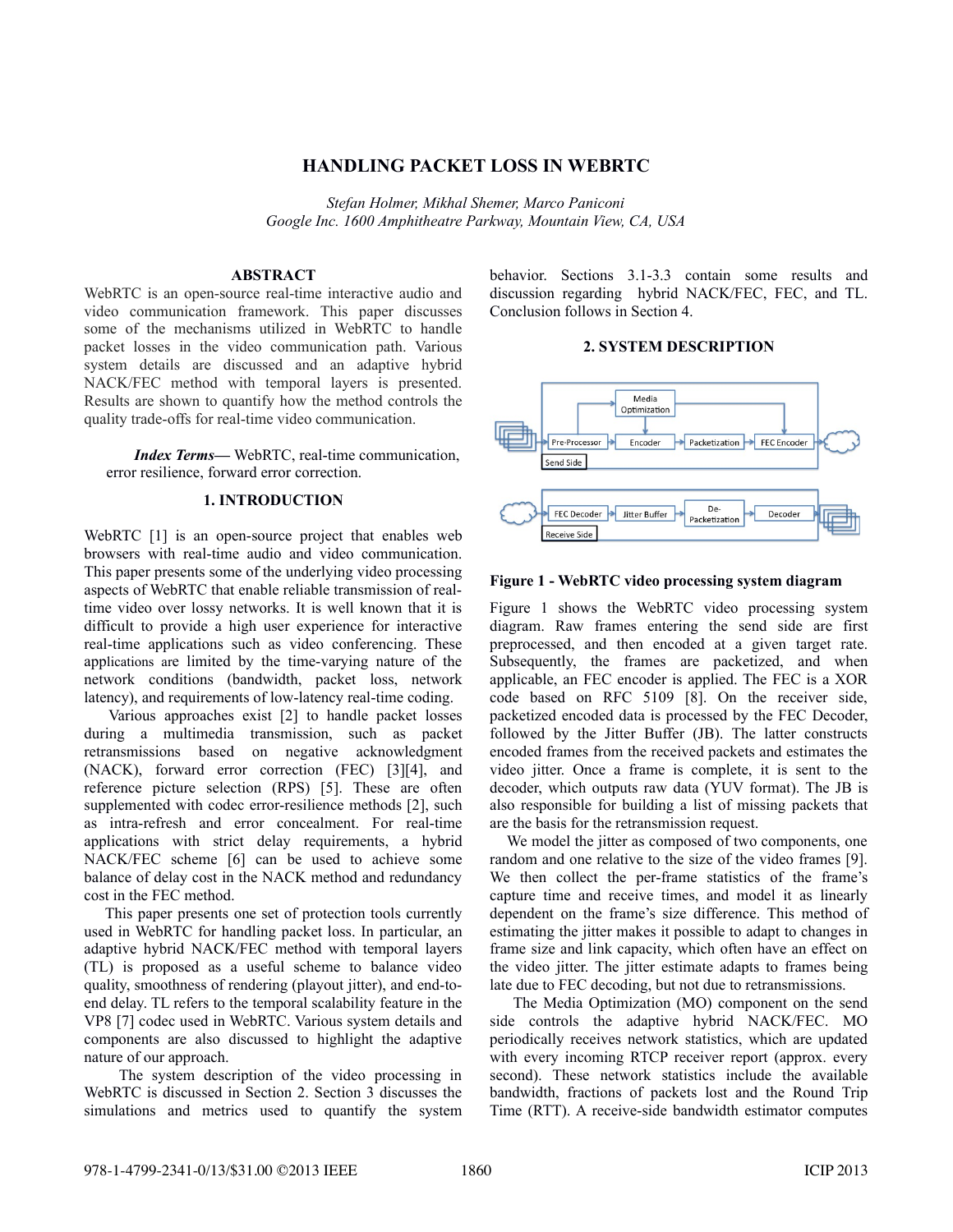the available network bandwidth [9]. The MO also receives encoder statistics such as the incoming frame rate and the actual bitrates sent (video bitrate and FEC/NACK protection overhead rate). The main function of MO with regard to the hybrid NACK/FEC is to set the amount of FEC protection, and update the encoder with the new source rate (available bandwidth minus the estimated protection overhead).

### **3. SYSTEM BEHAVIOR AND RESULTS**

The system was evaluated using an offline simulation tool, which simulates various network conditions in a controlled environment. The simulation tool acts as a transport module between the sending client and the receiving client, and consists of a queue that ads a network transit delay. A packet dropper is placed after the queue, which can inflict packet losses drawn from a bursty loss model using the Gilbert-Elliot model [10]. In the following results, only complete VP8 bitstreams are given to the decoder, so the video is decoded without errors/packet loss, and the receiver is configured to wait for all necessary packets. Video quality is therefore mainly affected by the smoothness of the playback and the available bitrate.

 The following performance metrics defined below are measured to characterize the behavior of the system:

- End-to-end delay: the average of the time taken between reading a frame from a file until it is about to be rendered back to a file at the receiver.

- Render standard deviation: the standard deviation of the time delta between two successive frames being rendered. For the best temporal quality the render delta should be close to the captured frame rate with low variance. - Protection overhead: defined as the average percentage overhead (relative to total bitrate) due to retransmissions and FEC. This is a measure of how much the video protection applied degrades the compressed video signal.

Simulations reported below were conducted on a talking heads scene with a resolution of 640x360 at 30 fps, with low to medium motion. The sequence is about ~30 seconds long, and the results were averaged over multiple runs.

#### **3.1 Hybrid NACK/FEC**

WebRTC uses an adaptive hybrid NACK/FEC method to obtain a better trade-off between temporal quality (smoothness of rendering), spatial video quality and end-toend delay. The adaptive aspects of our method refer to the dynamic setting of the FEC amount at the sender side, and the playout delay at the receiver side.

 The cost of the hybrid NACK/FEC method is the overhead penalty of the FEC, as shown in Figure 2a. Apart from that, it has clear benefits over the NACK only method. Figure 2b shows that on average end-to-end delay is reduced when combining NACK and FEC since on average less time is spent waiting for retransmissions, although the wait time for a single retransmission is unchanged. As shown in Figure 2c and d, the standard deviation of the render time delta is significantly reduced as well.

 As mentioned in Section 2, the FEC amount (protection level) is determined in the MO based on the received network statistics. In particular, the amount of FEC is conditioned on the RTT. Packets can be retransmitted without substantial freezes when the RTT is low; therefore the amount of FEC can be reduced, resulting in a smaller delay penalty. In large RTTs, the delay has a bigger impact on the temporal quality, and therefore the amount of FEC should not be reduced. This is shown in Figure 2a, where the FEC overhead is reduced for  $RTT/2 <$  ~50 ms.



**Figure 2 – NACK and Hybrid NACK/FEC:** for different values of  $d_{add}$ , as a function of network transit delay. Solid lines refer to NACK, dashed lines refer to hybrid NACK/FEC. For a 5% packet loss rate, burst length of 1, at 500kbps. a) Protection overhead. b) End-to-end delay. c) Rendering standard deviation. d) Rendering standard deviation for hybrid NACK/FEC only.

The playout delay is controlled in the JB, and is used to trade-off the temporal quality (smoothness of rendering) with the end-to-end delay. The goal is to delay the playback in order to reduce the duration in which the video is frozen while waiting for a retransmitted packet. However, when the RTT is large, additional playback delay is less suitable, as one-way delays longer than 400 ms severely impair communication [11]. Therefore the additional playback delay should be chosen depending on the fraction of unrecoverable packet losses, *u*, and the estimated RTT. The additional playback delay can be calculated as

$$
d_{add} = min(max(K - RTT/2 - d_{jitter}, 0), RTT), if u > U_{min},
$$
  

$$
d_{add} = 0, otherwise.
$$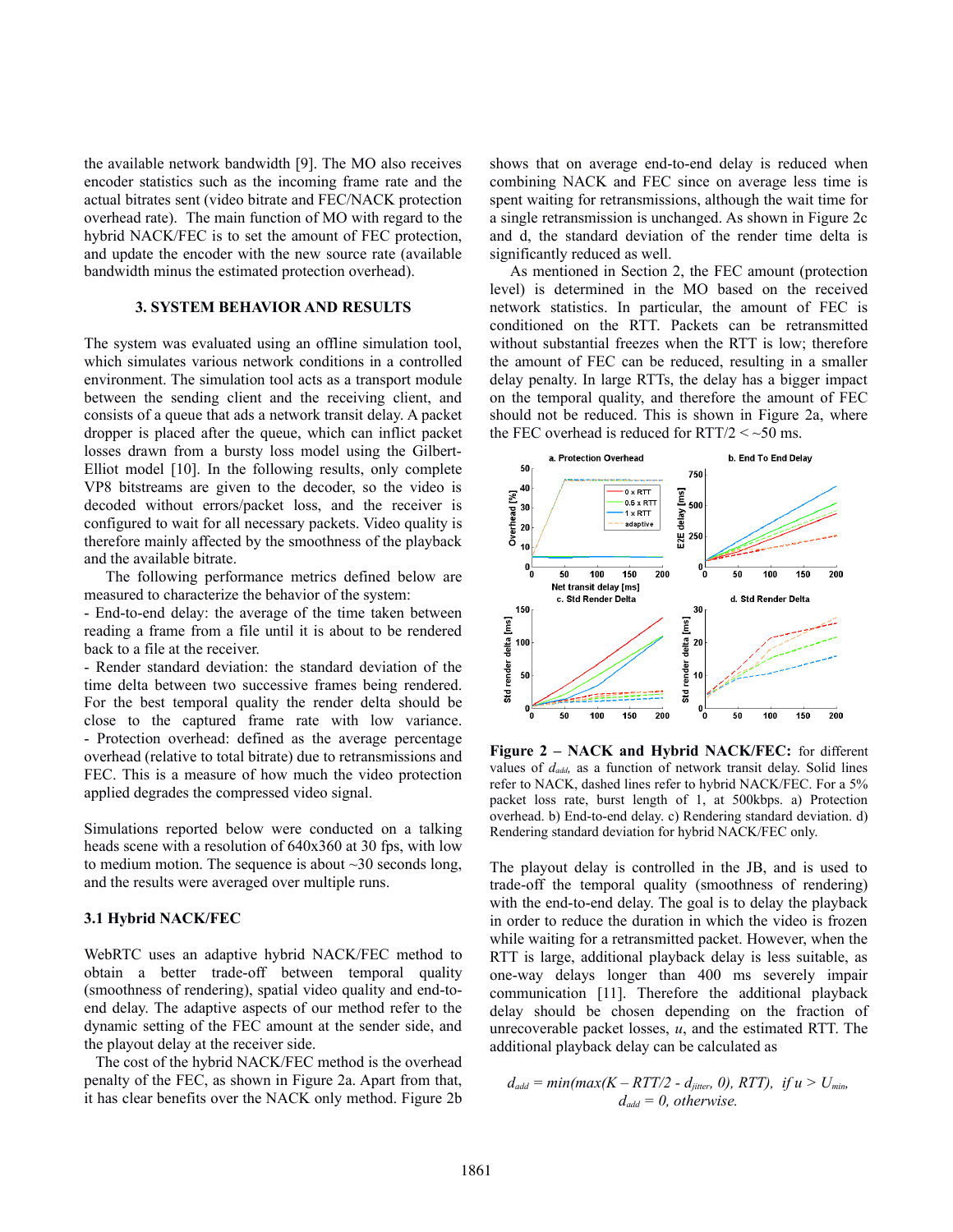*K* is the maximum acceptable end-to-end delay, *RTT/2* is an estimate of the network transit time, *djitter* is the estimated jitter and *Umin* is a threshold on the packet loss. The fraction of unrecoverable losses can be estimated as the number of packets NACKed and received unreasonably late compared to the number of packets received within reasonable time, counted over a fairly large window, e.g., ten seconds. Unreasonably late can be defined as at least *RTT/2* later than when we expected the frame in question to be completed. The cost of increased end-to-end delay can be seen in Figure 2b, while the gain of additional playback delay can be seen in Figure 2c and 2d. The "adaptive" line in Figure 2 uses the equation above for  $d_{add}$ , with  $K=100$  ms and  $U_{min} = 0$ . The other lines have  $d_{add} = kRTT$  with *k* in {0, 0.5, 1}.

### **3.2 Multi-Frame FEC**

The FEC used in WebRTC is a XOR packet level code [8]. We denote the code as *(k, m)*, where *k* is the number of video packets in the protection group, and *m* is the number of FEC packets in that protection group. The protection overhead of the FEC is defined as *PL=m/(k+m)*. The maximum number of frames used in the protection group, *λ,* also characterizes the code. This number is determined dynamically in the MO, based on the received network delay and video frame rate:  $\lambda \sim max(1, min(fRTT, \lambda_o))$ , where *f* is the frame rate,  $\lambda_o$  is a fixed upper bound.

 Multi-frame FEC can reduce the FEC overhead at low bitrates, where the granularity of the 1-frame FEC becomes very small (i.e., for a small number of packets per frame). Another feature of the multi-frame FEC is that it is generally more effective at recovering losses than the 1-frame FEC, especially for bursty losses. That is, given two codes with similar protection levels, the longer code generally has lower average residual loss than the shorter one. This is due to the possibility of recovering more loss configurations with the generator matrix of the longer FEC code (see Figure 3). This improved recovery comes however at a cost of increased FEC decoding delay.

 An excess overhead threshold controls the actual number of frames used for the FEC. Excess overhead is defined as the actual overhead (based on the actual number of packets in the protection group) minus the target overhead (determined by *PL*). Consequently, if the FEC generator receives  $\lambda > 1$  from MO, then the actual number of frames used in the FEC protection group is increased (up to potentially the maximum *λ*) until the excess overhead is below the threshold.

 Figure 4 compares the 1-frame FEC with the multi-frame FEC; for this comparison *λ* was fixed to 1 and 6, respectively. We can see from Figure 4a and 4b that both the end-to-end delay and the render delta variance are reduced with the multi-frame FEC. For this loss simulation, the FEC protection level set in the MO is such that the average protection overhead is  $\approx 20/25\%$ . Figure 4c shows how the multi-frame FEC can hit the target protection overhead, whereas the 1-frame FEC overshoots and hence generates excess overhead, particularly for the lower bitrate range (excess overhead decreases at higher bitrates, i.e., more packets/frame). The lower protection overhead for the multiframe case results in a higher PSNR/quality.



**Figure 3 - Multi-Frame FEC** - Example of 2 packets per frame at 33% protection overhead (FEC packets follow the source packets they protect). The 1-frame FEC is the XOR of the two source packets in each frame, whereas the 3-frame FEC has the 6x3 generator matrix shown above. The latter can recover more loss configurations, in particular any consecutive loss of size <=3 packets is fully recoverable with the (6,3) code.



**Figure 4 - Hybrid NACK/FEC -** Multi-Frame FEC vs. 1 frame FEC. For a packet loss rate of 5%, burst length of 2, and RTT = 300ms;  $d_{add}$  = 0. a) End-to-end delay. b) Rendering standard deviation. c) Protection overhead*.*

#### **3.3 Hybrid NACK/FEC With Temporal Layers**

The multi-frame FEC discussed above has potential for reducing the protection overhead and improving recovery to packet loss, but the longer FEC decoding delay becomes too costly when the RTT is not significantly larger than the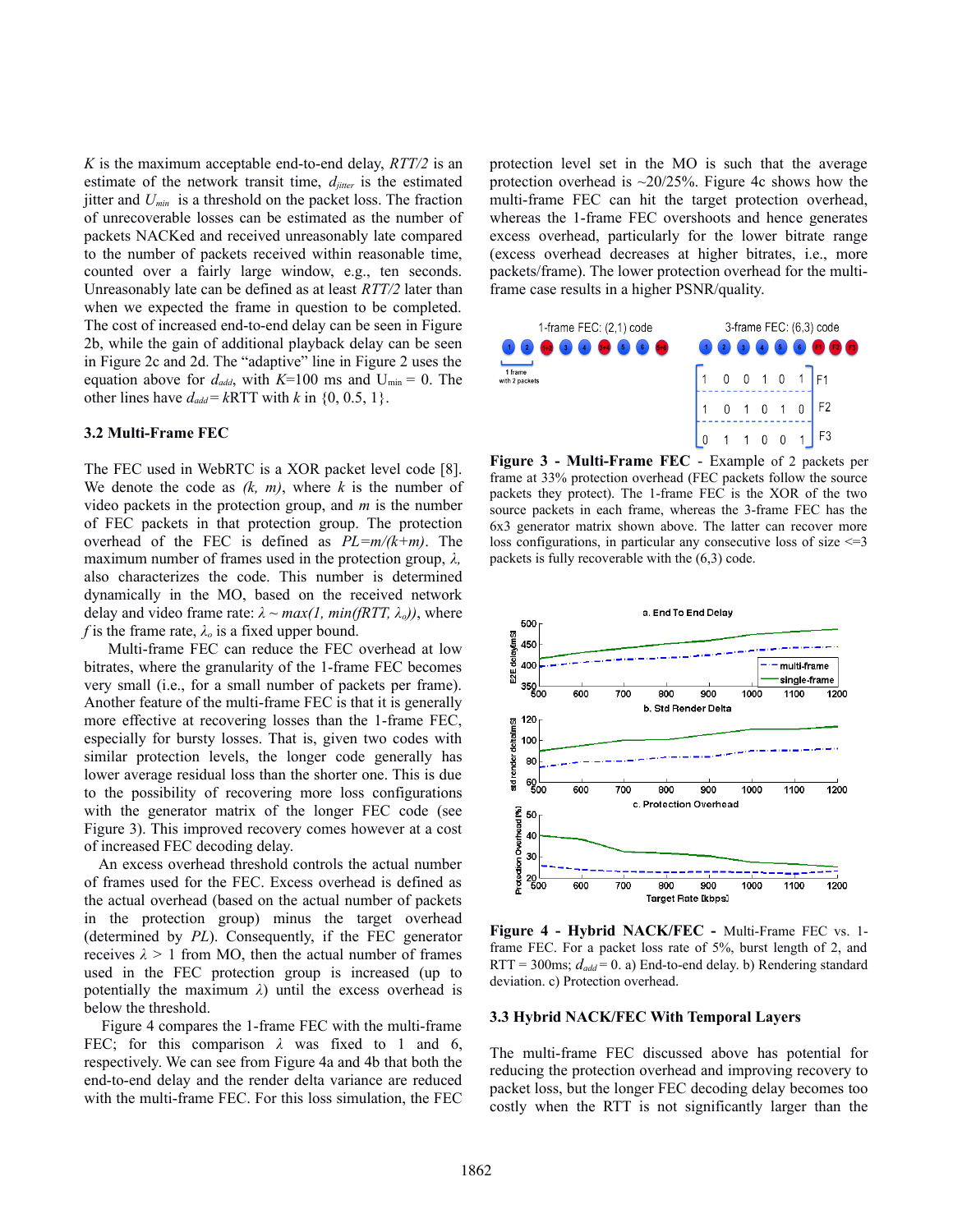inverse frame rate. Hybrid NACK/FEC combined with layered coding allows for another mechanism to reduce overhead (e.g., by protecting only the base layer frames), and provides an additional trade-off of lower end-to-end delay with video quality (lower spatio-temporal resolution). In this paper we discuss how temporal layers (TL) are used in conjunction with hybrid NACK/FEC.

 Temporal scalability in VP8 [7] enables generating ratetargeted temporal separable streams. For the results reported here, the rate allocation for the base layer is 60% for TL=2 and 40% for TL=3 (2 and 3 temporal layers, respectively). The temporal pattern structure has sync frames (placed every 8 frames) that are used to enable dropping of (incomplete/lost) enhancement frames at the receiver.

 The hybrid NACK/FEC + TL system operates as follows: 1) UEP-FEC (unequal error protection) is used where protection is only applied to base layer frames. Sender only re-transmits packets belonging to base layer frames. 2) The temporal layer ID and the sync frame flag are embedded in the codec specific RTP header [12] of each packet, and extracted at the receiver/jitter buffer.

3) A type of selective NACKing is done, where only missing packets that correspond to the base layer frames are NACKed. If a missing packet is detected in an enhancement layer frame, then all enhancement frames are dropped until a complete sync frame is received.



**Figure 5 - Hybrid NACK/FEC + TL-** For a packet loss rate of 5%, burst length of 2, and RTT = 300ms;  $d_{add} = 0$ . a) End-to-end delay. b) Rendering standard deviation. c) Protection overhead.

 Figure 5 shows the performance metrics for the hybrid NACK/FEC with TL=1, 2, 3. In these comparisons, the 1frame FEC is used. Figures 5a and 5b show the significant gains in lower end-to-end delay and render variance, along with lower protection overhead in Figure 5c. The overhead reduction is due to applying the FEC only to base layer frames. The overhead reduction corresponds to roughly the base layer bitrates:  $\sim 60\%$  for TL=2, and  $\sim 40\%$  for TL=3.

 The trade-off of using TL has two components: (1) the compression efficiency loss (codec penalty) in the absence of packet loss, and (2) the lower temporal resolution (from dropped enhancement frames at receiver) in the rendered video. The visual quality loss from dropped enhancement frames is difficult to quantify. Regarding the codec penalty for  $TL > 1$ , at least in cases with relatively high overhead, we can expect that the gains from the reduced FEC overhead should compensate the compression efficiency loss. This is suggested in Figure 6, which shows codec penalty loss under temporal layers.



**Figure 6 - PSNR for zero packet loss-** Indicated in the plot are two sets of points: one set at ~600kbps, the other at reduced bitrates corresponding to protection overheads of ~33%,  $\sim$ (33\*0.6)%,  $\sim$ (33\*0.4)%, for TL =1, 2, 3, respectively. The 33% is an example overhead for TL=1 in Figure 5c at ~600/700kbps.

### **4. CONCLUSIONS AND FUTURE WORK**

In this paper, we presented some aspects of the video processing tools for handling packet loss in WebRTC. Performance metrics were used to quantify the network effects of packet loss and delay. An adaptive hybrid NACK/FEC method combined with TL was proposed to control the overall video quality, playout jitter, and end-toend delay. In particular, adaptive playout delay as a mechanism for trading off render jitter with delay was discussed, and two methods (multi-frame FEC and TL) were proposed for reducing the protection overhead cost. When considering bursty loss scenarios and relatively long RTTs, the results indicate the potential for both methods to improve all three system metrics: lower render jitter, lower end-to-end delay, and higher or similar (spatial) video quality/PSNR. Improved performance can be expected from various extensions, such as more optimal use of selective NACKing, multi-frame FEC, and UEP-FEC across temporal layers. Extensions of this work also include improving the metrics to include, e.g., a better measure of jerkiness [13].